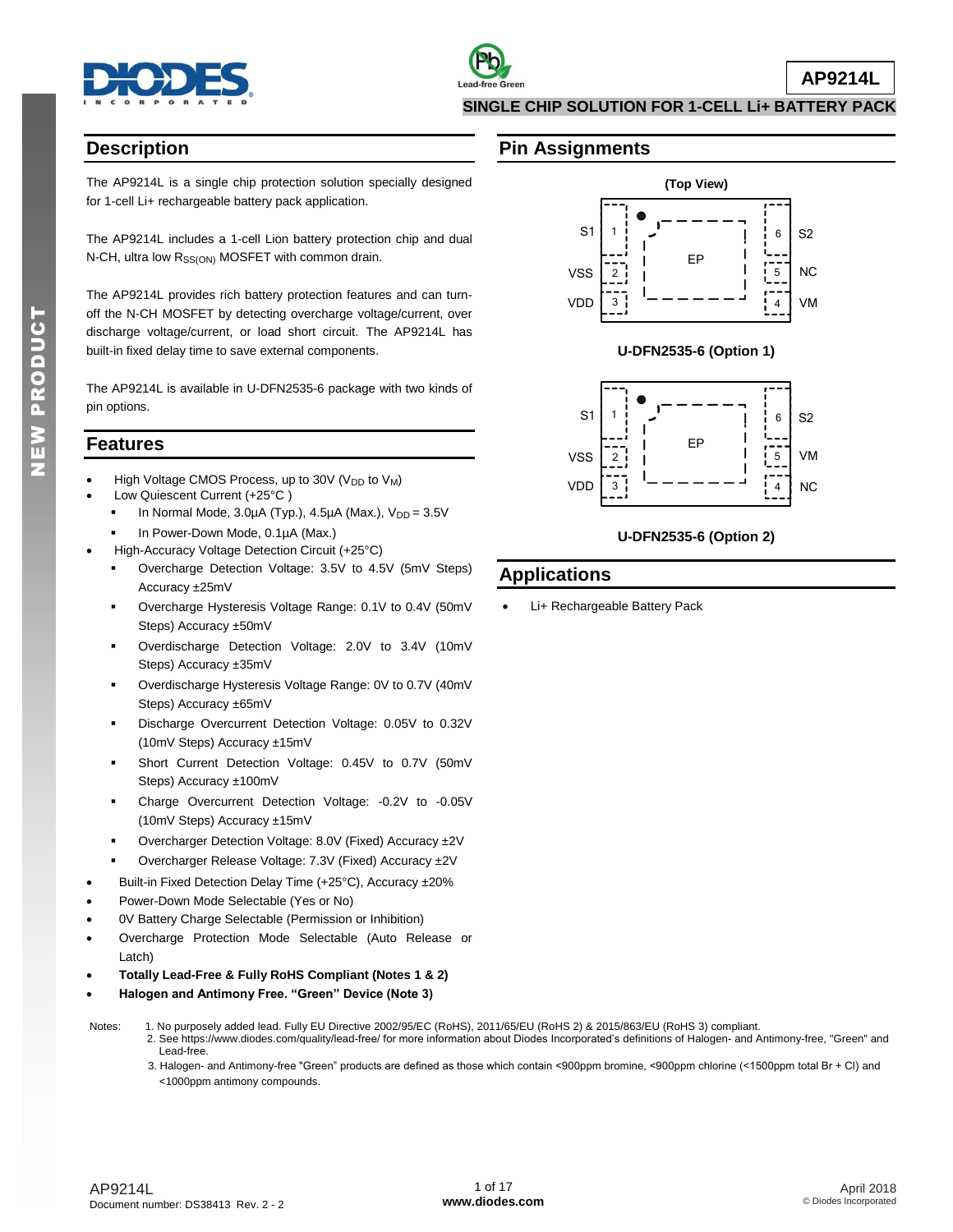

## **Typical Applications Circuit** (Note 4)





Note: 4. R1 and C1 are used to stabilize the supply voltage of the AP9214L. The recommended range of R1 value is 330Ω to 470Ω and C1 value is 10nF to 1000nF, typical value is 100nF. R2 should be connected between P- to V<sub>M</sub> sense terminal to monitor the status of charger and the charge/discharge current. The R2 should be between 300Ω and 4kΩ, typical value is 2.7kΩ. R1 and R2 are also used as current limit resistors if the battery or charger is connected reversely. Polarity reversing may cause the power consumption of R1 and R2 to go over their power dissipation rating, therefore R1 and R2 values should be selected appropriately for the actual application. If R2 is more than 4kΩ resistor, charge may not be off due to the voltage drop on R2.

For power-down mode, when first connecting AP9214L system board to the battery, it is necessary to use charger or to short P- to the battery negative polarity. Once the AP9214L is activated, the charger or connection can be removed, otherwise the battery cannot discharge current through system board.

The values selected should follow the recommended typical range mentioned above. It has not been confirmed whether the operation is normal or not in circuits other than the above example of connection. In addition, the example of connection shown above and the typical value do not exactly guarantee proper operation. Please perform the actual application to set the suitable value through your complete evaluation.

| <b>Pin Number</b><br>Option 1 | <b>Pin Number</b><br>Option 2 | <b>Pin Name</b> | <b>Function</b>                                                                                                                                                                        |
|-------------------------------|-------------------------------|-----------------|----------------------------------------------------------------------------------------------------------------------------------------------------------------------------------------|
|                               |                               | S <sub>1</sub>  | Source pin of discharging MOSFET, connecting this pin to battery negative pole.                                                                                                        |
| 2                             | 2                             | <b>VSS</b>      | Negative power supply pin.                                                                                                                                                             |
| 3                             | 3                             | VDD.            | Positive power supply pin, connecting this pin to battery positive pole through R1.                                                                                                    |
| 4                             | 5                             | VM              | Charger negative input pin, short this pin to S2 pin through R2.                                                                                                                       |
| 5                             | 4                             | NC.             | Not connected, leave this pin floating.                                                                                                                                                |
| 6                             | 6                             | S <sub>2</sub>  | Source pin of charging MOSFET, connecting this pin to charge negative input.                                                                                                           |
| EP                            | EP                            | Drain           | Thermal PAD is common drain of charge and discharge MOSFET, so in PCB layout, prefer to<br>use large copper area to cover this pad for better thermal dissipation, then leave it open. |

# **Pin Descriptions**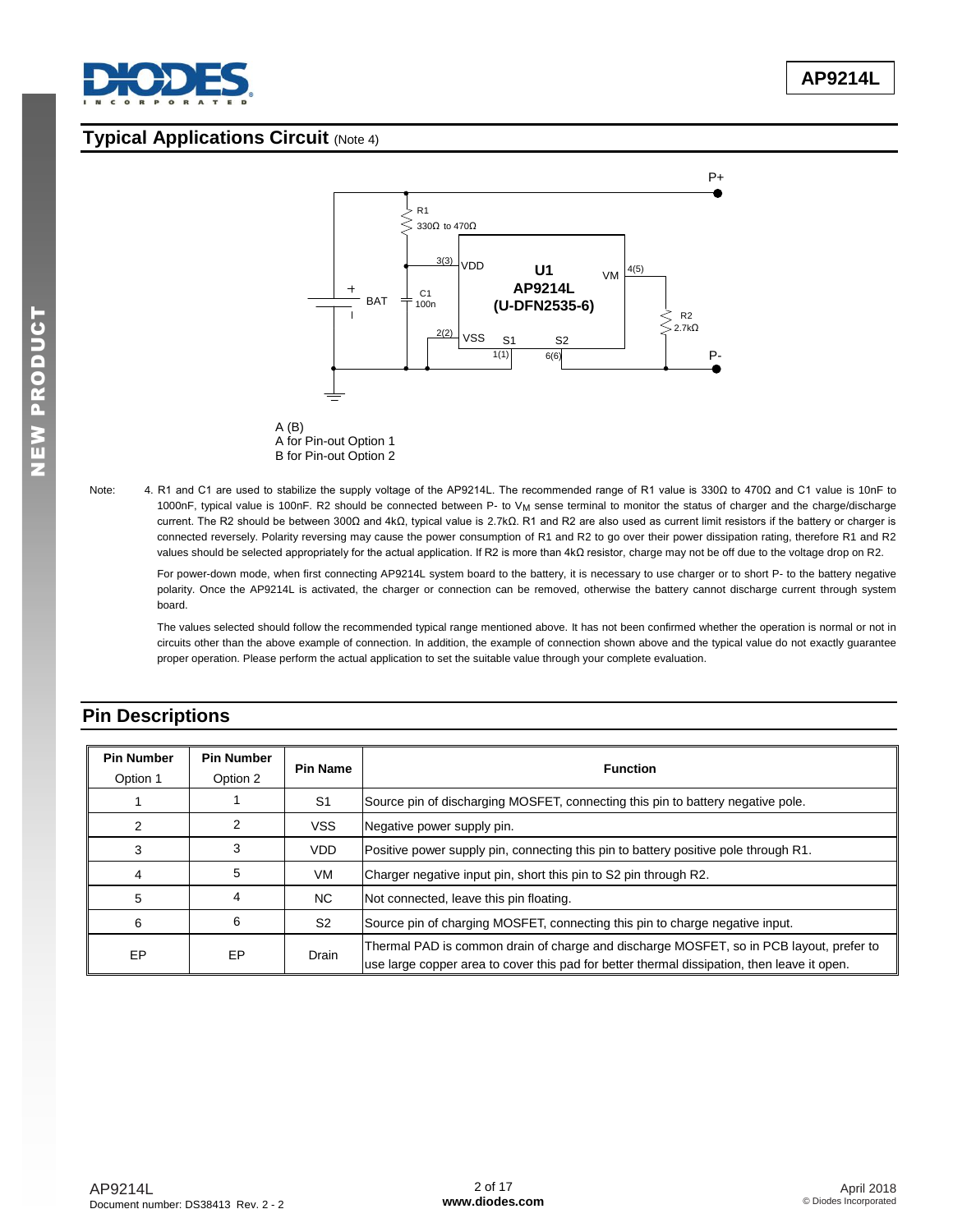

# **Functional Block Diagram**



A (B) A for Pin-out Option 1 B for Pin-out Option 2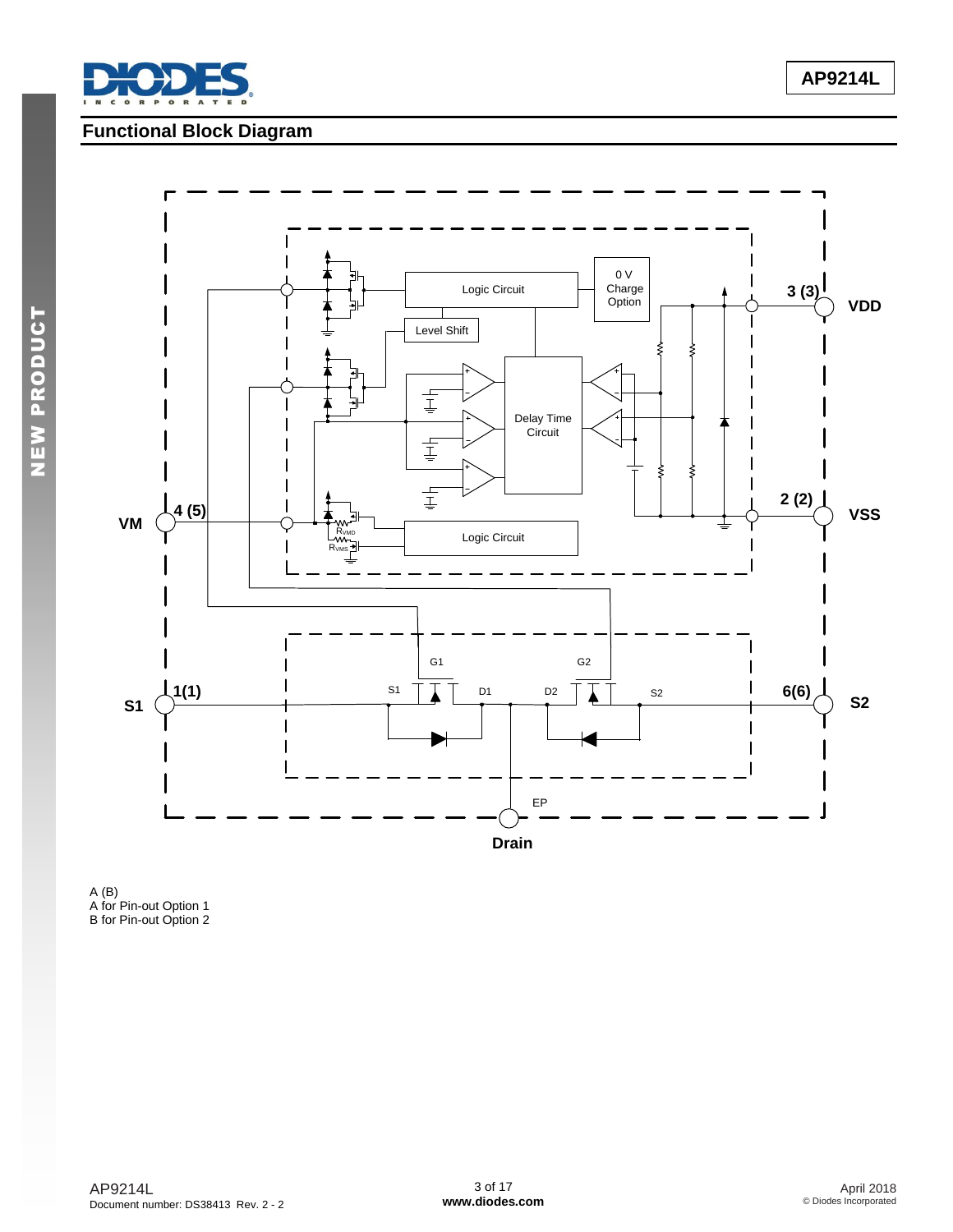

### **Absolute Maximum Ratings** (Notes 5 & 6)

| Symbol                    | <b>Parameter</b>                                                         | Ratings         | Unit |
|---------------------------|--------------------------------------------------------------------------|-----------------|------|
| <b>V<sub>DS</sub></b>     | Supply Voltage (Between V <sub>DD</sub> and Vss)                         | $-0.3$ to 12    | V    |
| V <sub>DM</sub>           | Charge Input Voltage<br>(Between $V_{DD}$ and $V_M$ for Protection Chip) | $-0.3$ to 24    | V    |
| <b>V<sub>DSS</sub></b>    | <b>MOSFET Drain-to-Source Voltage</b>                                    | 24              | V    |
| V <sub>GSS</sub>          | MOSFET Gate-to-Source Voltage                                            | ±12             | V    |
|                           | Continuous Drain Current, $V_{GS} = 4.5V$ , $T_A = +25°C$                | 9.0             | A    |
| ΙD                        | Continuous Drain Current, $V_{GS} = 4.5V$ , $T_A = +70^{\circ}C$         | 7.1             | A    |
| $P_D$                     | <b>Power Dissipation</b>                                                 | 1000            | mW   |
| TJ.                       | Maximum Junction Temperature                                             | $+150$          | °C   |
| $\mathsf{T}_{\text{STG}}$ | Storage Temperature Range                                                | $-65$ to $+150$ | °C   |

Notes: 5. Stresses beyond those listed under Absolute Maximum Ratings may cause permanent damage to the device. These are stress ratings only and functional operation of the device at these conditions is not implied. Exposure to absolute-maximum-rated conditions for extended periods may affect device reliability.

 6. Ratings apply to ambient temperature at +25°C. The JEDEC High-K board design used to derive this data was a 2 inch x 2 inch multilayer board with 2 ounce internal power and ground planes and 2-ounce copper traces on the top and bottom of the board.

# **Recommended Operating Conditions**

| <b>Symbol</b>         | <b>Parameter</b>                                   | Min    | Max   | Unit    |
|-----------------------|----------------------------------------------------|--------|-------|---------|
| <b>V<sub>DS</sub></b> | Supply Voltage (Between $V_{DD}$ and $V_{SS}$ )    | 1.5    | 5.5   |         |
| V <sub>DM</sub>       | Charge Input Voltage (Between $V_{DD}$ and $V_M$ ) | $-0.3$ | 5.5   |         |
| $\overline{A}$        | <b>Operating Ambient Temperature</b>               | -40    | $+85$ | $\circ$ |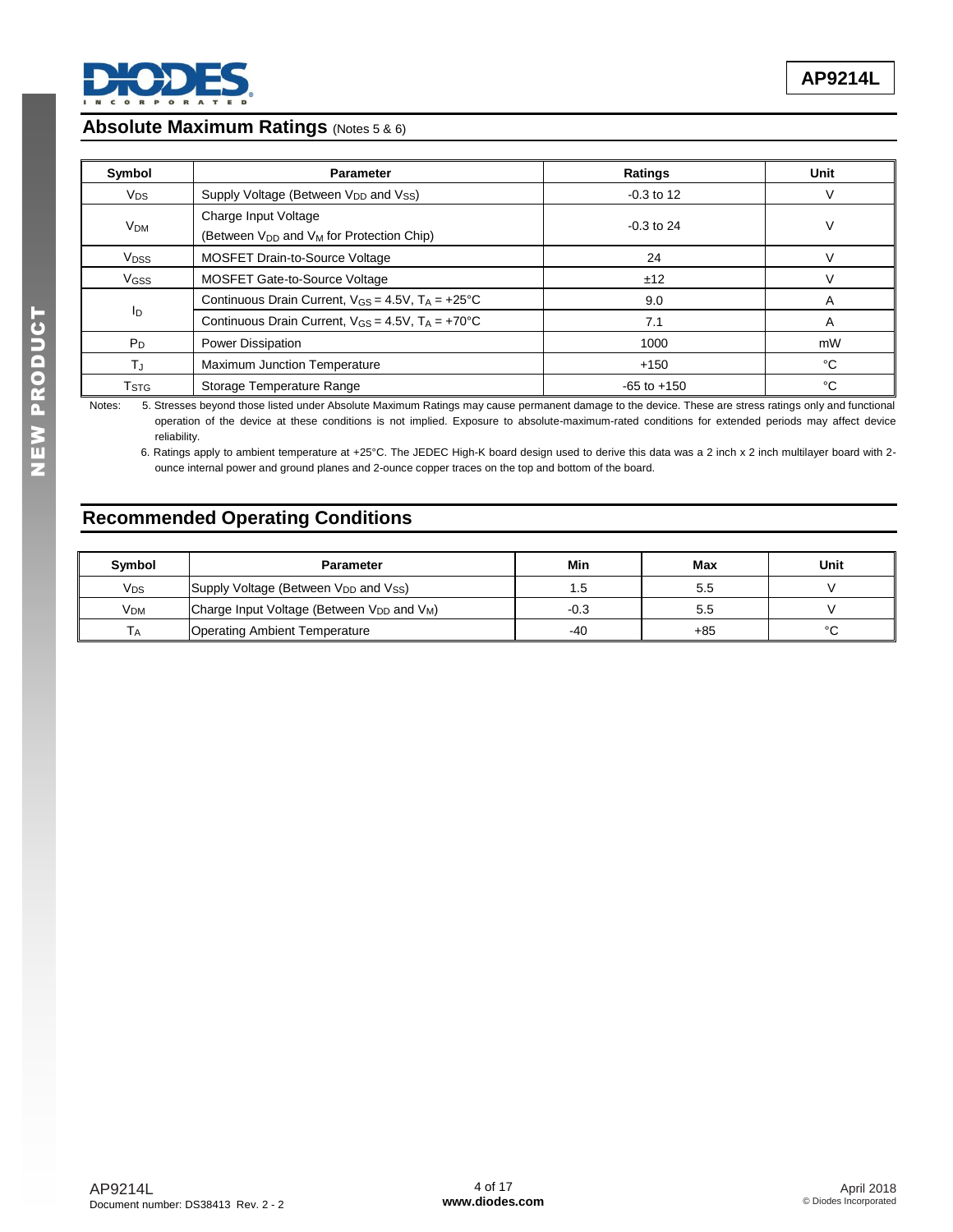

| Symbol                  | <b>Parameter</b>                             |                                  | <b>Conditions</b>                                | Min                          | <b>Typ</b>               | Max                          | <b>Units</b> |
|-------------------------|----------------------------------------------|----------------------------------|--------------------------------------------------|------------------------------|--------------------------|------------------------------|--------------|
| Vcu                     | Overcharge Detection Voltage                 |                                  |                                                  | $V_{\rm CU}$<br>$-0.025$     | Vcu                      | V <sub>CU</sub><br>$+0.025$  | V            |
|                         |                                              | Vc∟≠Vcu                          |                                                  | $V_{CL}$<br>$-0.050$         | V <sub>CL</sub>          | $V_{CL}$<br>$+0.050$         | V            |
| $V_{CL}$                | Overcharge Release Voltage                   | $V_{CL} = V_{CU}$                |                                                  | $V_{CL}$<br>$-0.025$         | $V_{CL}$                 | $V_{CL}$<br>$+0.025$         | V            |
| V <sub>DL</sub>         | Overdischarge Detection Voltage              |                                  |                                                  | $V_{DL}$<br>$-0.035$         | <b>V<sub>DL</sub></b>    | $V_{DL}$<br>$+0.035$         | V            |
|                         |                                              | V <sub>DU</sub> ≠V <sub>DL</sub> |                                                  | V <sub>DU</sub><br>$-0.100$  | V <sub>DU</sub>          | $V_{DU}$<br>$+0.100$         | V            |
| V <sub>DU</sub>         | Overdischarge Release Voltage                | $V_{DU} = V_{DL}$                |                                                  | V <sub>DU</sub><br>$-0.035$  | V <sub>DU</sub>          | V <sub>DU</sub><br>$+0.035$  | V            |
| V <sub>DOC</sub>        | Discharge Overcurrent Detection Voltage      |                                  |                                                  | V <sub>DOC</sub><br>$-0.015$ | V <sub>DOC</sub>         | V <sub>DOC</sub><br>$+0.015$ | V            |
| <b>V</b> SHORT          | Load Short-Circuiting Detection Voltage      |                                  |                                                  |                              | <b>V</b> SHORT           | <b>VSHORT</b><br>$+0.10$     | V            |
| Vcoc                    | <b>Charge Overcurrent Detection Voltage</b>  |                                  |                                                  | Vcoc<br>$-0.015$             | V <sub>coc</sub>         | Vcoc<br>$+0.015$             | V            |
| Icc                     | <b>Current Consumption During Operation</b>  |                                  | $V_{DD} = 3.5V$ , $V_M = 0V$                     |                              | 3.0                      | 4.5                          | μA           |
|                         |                                              |                                  | $V_{DD} = 1.8V$ Power Down Mode                  |                              |                          | 0.1                          | μA           |
| <b>I</b> STB            | <b>Current Consumption at Power Down</b>     | VM Pin<br>Floating               | <b>Without Power Down</b><br>Mode (Auto Wake up) | $\overline{\phantom{0}}$     |                          | 5.5                          | μA           |
| R <sub>VMD</sub>        | Resistance Between VM Pin and VDD Pin        | $V_{DD} = 1.8V, V_M = 0V$        |                                                  | 150                          | 300                      | 500                          | kΩ           |
| R <sub>VMS</sub>        | Resistance Between VM Pin and VSS Pin        |                                  | $V_{DD} = 3.5V$ , $V_M = 1.0V$                   | 10                           | 30                       | 50                           | kΩ           |
| <b>V<sub>OCHA</sub></b> | OV Battery Charge Starting Charge Voltage    |                                  | 0V Battery Charging "Available"                  | 1.2                          | $\overline{\phantom{0}}$ | $\overline{\phantom{0}}$     | V            |
| VOINH                   | OV Battery Charge Inhibition Battery Voltage |                                  | OV Battery Charging "Unavailable"                | $\overline{\phantom{m}}$     | $\qquad \qquad -$        | 0.45                         | V            |
| <b>VOVCHG</b>           | Overvoltage Charge Detection Voltage         | $V_{DD} = 3.5V$                  |                                                  | 6.0                          | 8.0                      | 10.0                         | V            |
| <b>VOVCHGR</b>          | Overvoltage Charge Release Voltage           | $V_{DD} = 3.5V$                  |                                                  | 5.3                          | 7.3                      | 9.3                          | V            |
| $t_{\text{CU}}$         | Overcharge Detection Delay Time              |                                  |                                                  | $t_{\text{CU}}$ $*$ 0.8      | tcu                      | $t_{\text{CU}}$ * 1.2        | ms           |
| t <sub>CUR</sub>        | Overcharge Release Delay Time                |                                  |                                                  | $t_{\text{CUR}}$ $*$ 0.8     | t <sub>CUR</sub>         | $t_{\text{CUR}}$ * 1.2       | ms           |
| t <sub>DL</sub>         | Overdischarge Detection Delay Time           |                                  |                                                  | $t_{DL}$ $*$ 0.8             | t <sub>DL</sub>          | $t_{DL}$ * 1.2               | ms           |
| t <sub>DLR</sub>        | Overdischarge Release Delay Time             |                                  |                                                  | $t_{\text{DLR}}$ $*$ 0.8     | t <sub>DLR</sub>         | $t_{\text{DLR}}$ * 1.2       | ms           |
| t <sub>DOC</sub>        | Discharge Overcurrent Detection Delay Time   |                                  |                                                  | $t_{\text{DOC}}$ $*$ 0.8     | t <sub>DOC</sub>         | $t_{DOC}$ $*$ 1.2            | ms           |
| t <sub>DOCR</sub>       | Discharge Overcurrent Release Delay Time     |                                  |                                                  | $t_{DOCR}$ $*$ 0.8           | t <sub>DOCR</sub>        | $top$ $1.2$                  | ms           |
| tshort                  | Load Short Detection Delay Time              | $\overline{\phantom{0}}$         |                                                  | $t$ SHORT $*$ 0.8            | tshort                   | <b>t</b> SHORT * 1.2         | μs           |
| t <sub>coc</sub>        | Charge Overcurrent Detection Delay Time      |                                  |                                                  | $t_{\text{COC}}$ $*$ 0.8     | t <sub>coc</sub>         | $t_{\text{COC}}$ $*$ 1.2     | ms           |
| t <sub>COCR</sub>       | Charge Overcurrent Release Delay Time        |                                  |                                                  | $t_{\text{COCR}}$ $*$ 0.8    | t <sub>COCR</sub>        | $t_{\text{COCR}}$ $*$ 1.2    | ms           |

# **Electrical Characteristics** (T<sub>A</sub> = +25°C, V<sub>DD</sub> = 3.5V, V<sub>SS</sub> = 0V, R1 = 220Ω, R2 = 1.0kΩ, C1 = 100nF, unless otherwise specified.)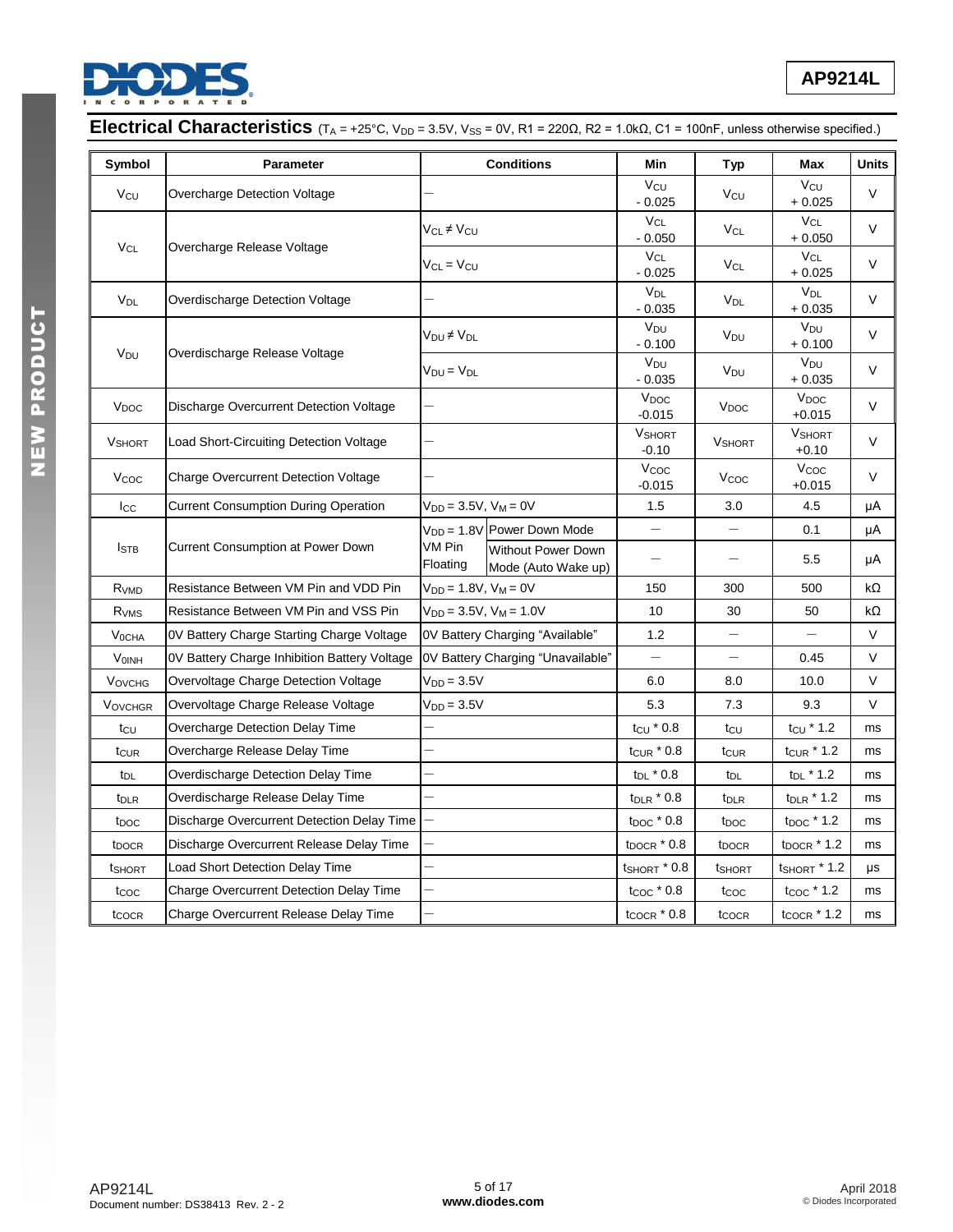

# **Electrical Characteristics** (Cont.)

 $(T_A = -40^{\circ}C$  to  $+85^{\circ}C$ ,  $V_{DD} = 3.5V$ ,  $V_{SS} = 0V$ ,  $R1 = 220Ω$ ,  $R2 = 1.0kΩ$ ,  $C1 = 100nF$ , unless otherwise specified.)

| Symbol                  | <b>Parameter</b>                             |                                      | <b>Conditions</b>                                   | Min                               | Typ                      | Max                          | Units  |
|-------------------------|----------------------------------------------|--------------------------------------|-----------------------------------------------------|-----------------------------------|--------------------------|------------------------------|--------|
| Vcu                     | Overcharge Detection Voltage                 |                                      |                                                     | Vcu<br>$-0.060$                   | Vcu                      | Vcu<br>$+0.040$              | $\vee$ |
|                         |                                              | V <sub>CL</sub> ≠ V <sub>CU</sub>    |                                                     | V <sub>CL</sub><br>$-0.080$       | $V_{CL}$                 | V <sub>CL</sub><br>$+0.065$  | $\vee$ |
| $V_{CL}$                | Overcharge Release Voltage                   | $V_{CL} = V_{CU}$                    |                                                     | $V_{CL}$<br>$-0.060$              | <b>V<sub>CL</sub></b>    | $V_{CL}$<br>$+0.040$         | $\vee$ |
| V <sub>DL</sub>         | Overdischarge Detection Voltage              |                                      |                                                     | <b>V<sub>DL</sub></b><br>$-0.080$ | V <sub>DL</sub>          | V <sub>DL</sub><br>$+0.080$  | $\vee$ |
|                         |                                              | $V_{DU} \neq V_{DL}$                 |                                                     | V <sub>DU</sub><br>$-0.150$       | V <sub>DU</sub>          | V <sub>DU</sub><br>$+0.190$  | V      |
| V <sub>DU</sub>         | Overdischarge Release Voltage                | $V_{DU} = V_{DL}$                    |                                                     | V <sub>DU</sub><br>$-0.080$       | V <sub>DU</sub>          | V <sub>DU</sub><br>$+0.080$  | V      |
| V <sub>DOC</sub>        | Discharge Overcurrent Detection Voltage      |                                      |                                                     | $V_{DOC}$<br>$-0.021$             | V <sub>DOC</sub>         | V <sub>DOC</sub><br>$+0.024$ | V      |
| <b>V</b> SHORT          | Load Short Detection Voltage                 |                                      |                                                     | <b>VSHORT</b><br>$-0.34$          | <b>V</b> SHORT           | <b>V</b> SHORT<br>$+0.34$    | $\vee$ |
| Vcoc                    | <b>Charge Overcurrent Detection Voltage</b>  |                                      |                                                     | Vcoc<br>$-0.040$                  | Vcoc                     | Vcoc<br>$+0.040$             | V      |
| $_{\rm lcc}$            | <b>Current Consumption During Operation</b>  | $V_{DD} = 3.5V, V_M = 0V$            |                                                     | 1.0                               | 3.0                      | 7.0                          | μA     |
|                         |                                              | $V_{DD} = 1.8V$                      | Power Down Mode                                     | $\overline{\phantom{0}}$          | $\overline{\phantom{0}}$ | 1.0                          | μA     |
| $I_{\text{STB}}$        | Current Consumption at Power Down            | VM Pin<br>Floating                   | <b>Without Power</b><br>Down Mode (Auto<br>Wake up) |                                   |                          | 8                            | μA     |
| R <sub>VMD</sub>        | Resistance Between VM Pin and VDD Pin        | $V_{DD} = 1.8V, V_M = 0V$            |                                                     | 100                               | 300                      | 650                          | kΩ     |
| R <sub>VMS</sub>        | Resistance Between VM Pin and VSS Pin        | $V_{DD} = 3.5V$ , $V_M = 1.0V$       |                                                     | 5                                 | 30                       | 65                           | kΩ     |
| <b>V<sub>OCHA</sub></b> | 0V Battery Charge Starting Charge Voltage    | 0V Battery Charging<br>"Available"   |                                                     | 1.2                               | $\overline{\phantom{0}}$ |                              | V      |
| <b>VOINH</b>            | OV Battery Charge Inhibition Battery Voltage | 0V Battery Charging<br>"Unavailable" |                                                     |                                   | $\overline{\phantom{0}}$ | 0.3                          | V      |
| <b>VOVCHG</b>           | Overvoltage Charge Detection Voltage         | $V_{DD} = 3.5V$                      |                                                     | 5.5                               | 8.0                      | 10.5                         | V      |
| <b>VOVCHGR</b>          | Overvoltage Charge Release Voltage           | $V_{DD} = 3.5V$                      |                                                     | 5.0                               | 7.3                      | 9.5                          | V      |
| tcu                     | Overcharge Detection Delay Time              |                                      |                                                     | $tcu * 0.6$                       | tcu                      | $t_{\text{CU}}$ * 1.4        | ms     |
| tcur                    | Overcharge Release Delay Time                |                                      |                                                     | $t_{\text{CUR}}$ $^*$ 0.6         | tcur                     | $t_{CUR}$ $*$ 1.4            | ms     |
| t <sub>DL</sub>         | Overdischarge Detection Delay Time           |                                      |                                                     | $t_{DL}$ $*$ 0.6                  | t <sub>DL</sub>          | $t_{DL}$ * 1.4               | ms     |
| t <sub>DLR</sub>        | Overdischarge Release Delay Time             | -                                    |                                                     | $t_{\sf DLR}$ * 0.6               | $t_{\text{DLR}}$         | $t_{\sf DLR}$ * 1.4          | ms     |
| t <sub>DOC</sub>        | Discharge Overcurrent Detection Delay Time   |                                      |                                                     | $t_{\text{DOC}}$ $*$ 0.6          | t <sub>DOC</sub>         | $t_{\text{DOC}}$ * 1.4       | ms     |
| t <sub>DOCR</sub>       | Discharge Overcurrent Release Delay Time     |                                      |                                                     | $t_{\text{DOCR}}$ $*$ 0.6         | t <sub>DOCR</sub>        | $t_{DOCR}$ $*$ 1.4           | ms     |
| t <sub>SHORT</sub>      | Load Short Detection Delay Time              |                                      |                                                     | $t_{\text{SHORT}}$ $*$ 0.6        | t <sub>SHORT</sub>       | $t_{SHORT}$ $*$ 1.4          | μs     |
| tcoc                    | Charge Overcurrent Detection Delay Time      |                                      |                                                     | $t_{\text{COC}}$ $*$ 0.6          | t <sub>coc</sub>         | $t_{\text{COC}}$ * 1.4       | ms     |
| tcocr                   | Charge Overcurrent Release Delay Time        |                                      |                                                     | $t_{\text{COCR}}$ $*$ 0.6         | tcocr                    | $t_{\text{COCR}}$ $*$ 1.4    | ms     |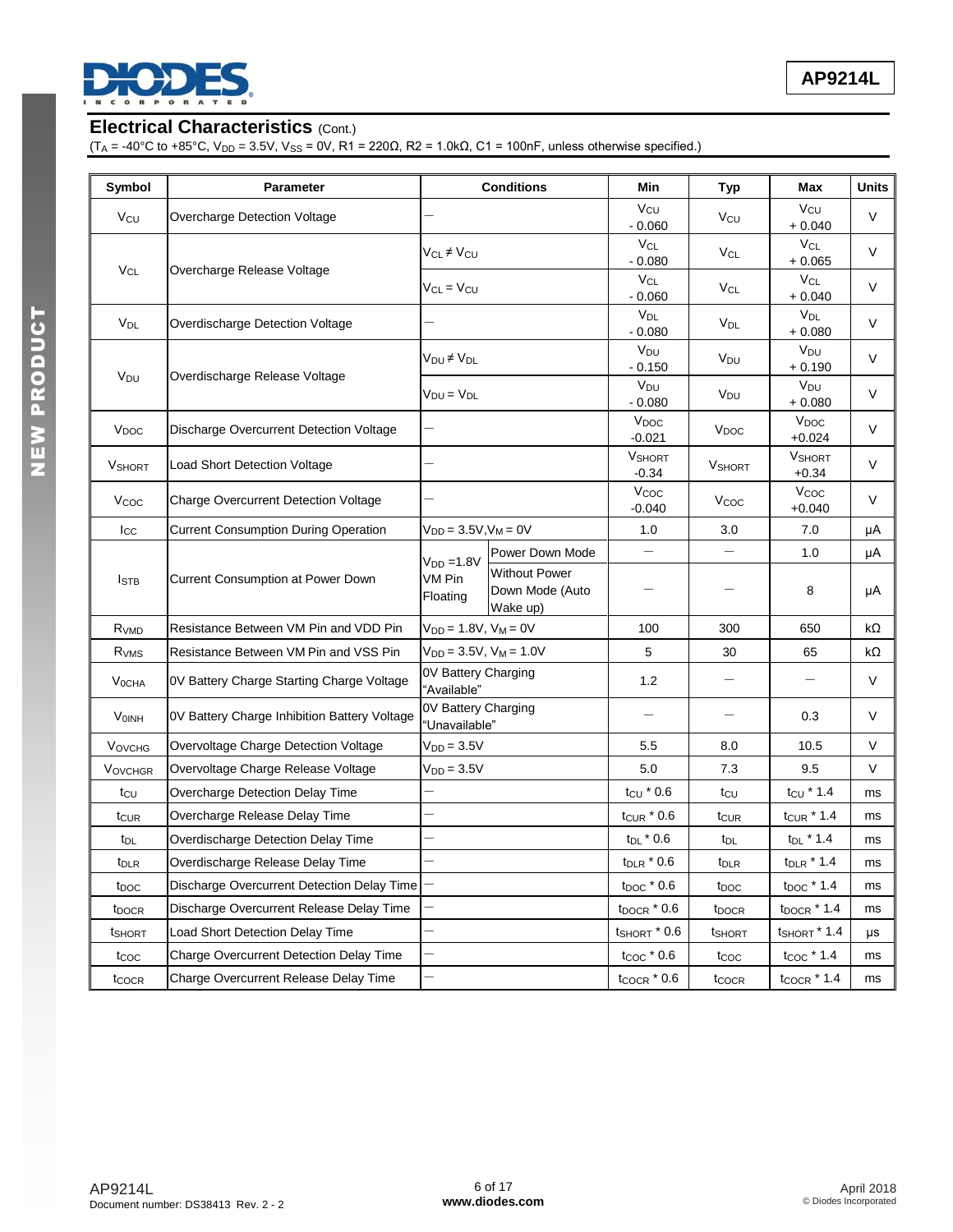

### **Electrical Characteristics** (Cont., Notes 7, 8)

 $(T_A = +25^{\circ}C, V_{DD} = 3.5V, V_{SS} = 0V, R1 = 220Ω, R2 = 1.0kΩ, C1 = 100nF, unless otherwise specified.)$ 

| Symbol                  | <b>Parameter</b>                      | <b>Conditions</b>              | Min | Typ  | Max  | <b>Units</b> |
|-------------------------|---------------------------------------|--------------------------------|-----|------|------|--------------|
| <b>I</b> <sub>DSS</sub> | Zero Gate Voltage Drain Current       | $V_{DS} = 20V$ , $V_{GS} = 0$  |     |      | 1.0  | μA           |
| $R_{\rm SS(ON)1}$       | lStatic Source-Source On-Resistance 1 | $V_{DD} = 4.0V$ , $I_D = 1.0A$ | 10  | 13   | 16   | $m\Omega$    |
| Rss(ON)2                | Static Source-Source On-Resistance 2  | $V_{DD} = 3.9V$ , $I_D = 1.0A$ | 10  | 13.5 | 16.5 | $m\Omega$    |
| Rss(ON)3                | lStatic Source-Source On-Resistance 3 | $V_{DD} = 3.0V$ , $I_D = 1.0A$ | 11  | 14   | 17   | $m\Omega$    |
| V <sub>SD</sub>         | Diode Forward Voltage                 | $V_{GS} = 0V$ , $I_S = 1A$     |     | 0.75 | 1.0  | $\mathsf{v}$ |

Notes: 7. In case of Gate-Source voltage of charging MOSFET is 0V. In case of Gate-Source voltage of discharging MOSFET is 0V.

8. These specifications are guaranteed by design - will not be tested in production.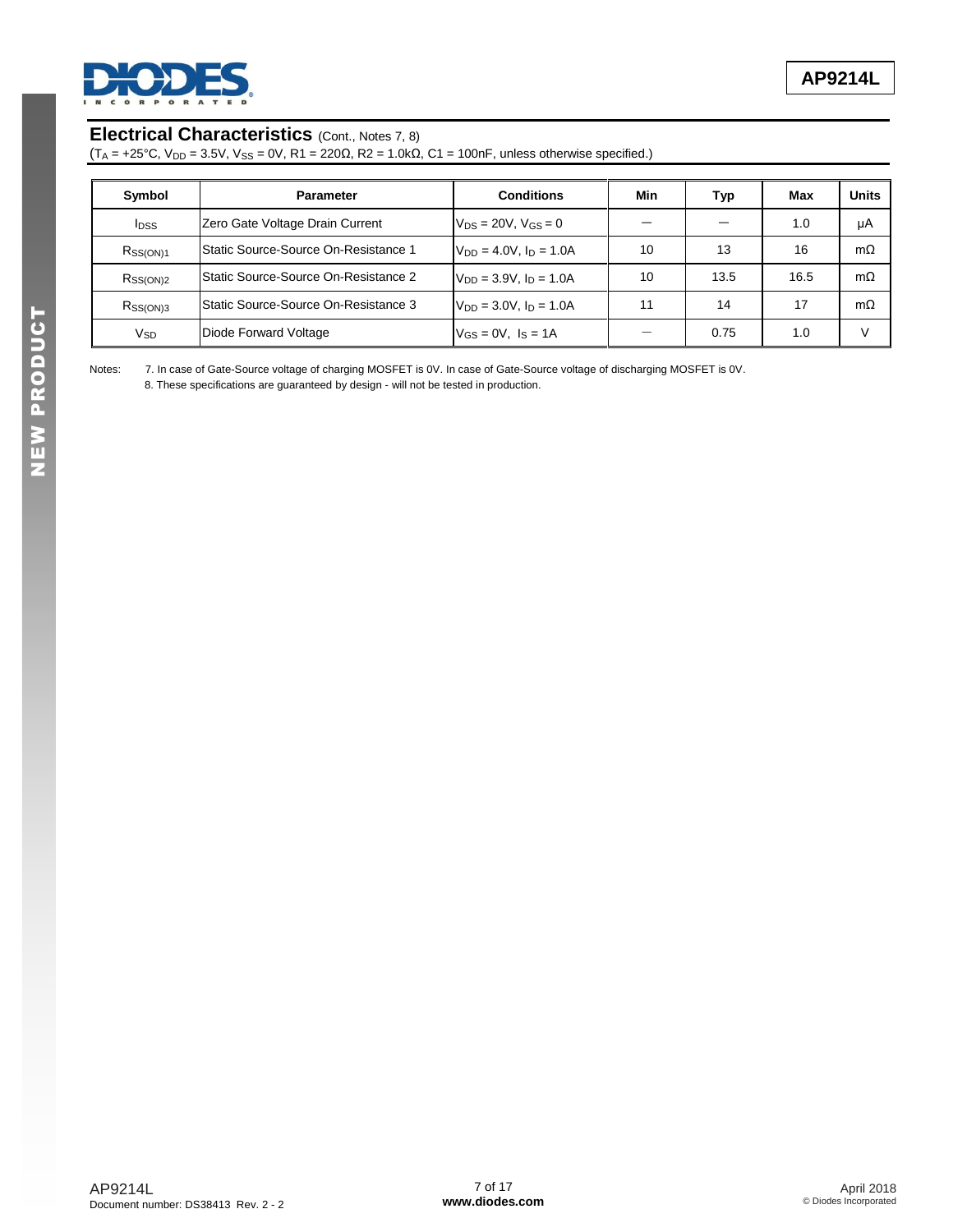

### **Application Information**

# **Operation Mode**

#### **1. Normal Status**

The AP9214L monitors the battery voltage between the VDD pin and VSS pin as well as the voltage difference between the VM pin and VSS pin to control battery charging and discharging. When the battery voltage is between overdischarge detection voltage  $(V_{DL})$  and overcharge detection voltage (V<sub>CU</sub>) as well as the VM pin voltage is between the charge overcurrent detection voltage (V<sub>COC</sub>) and discharge overcurrent detection voltage ( $V_{\text{DOC}}$ ), the AP9214L will turn on discharging and charging MOSFET. In these conditions, the battery can charge and discharge freely. Also,  $R_{VMD}$  does not connect to VDD pin and  $R_{VMS}$  does not connect to VSS pin in this status.

#### **2. Overcharge Status**

If the battery voltage is more than  $V_{\text{CU}}$  during charging status for the overcharge detection delay time (t<sub>CU</sub>) or longer, the AP9214L turns off the charging MOSFET to stop charging.  $R_{VMD}$  and  $R_{VMS}$  are not connected in overcharge status.

When VM pin voltage is lower than V<sub>DOC</sub> and battery voltage falls below V<sub>CL</sub>, the AP9214L will release from overcharge status.

When VM pin voltage is equal or more than  $V_{\text{DOC}}$  and battery voltage falls below  $V_{\text{CU}}$ , the AP9214L will release from overcharge status.

#### **3. Overdischarge Status**

If the battery voltage is less than  $V_{DL}$  during discharging status for the overdischarge detection delay time (t<sub>DL</sub>) or longer, the AP9214L turns off the discharging MOSFET to stop discharging. In overdischarge status, R<sub>VMD</sub> is connected to VDD and VM pin voltage is pulled up to VDD by R<sub>VMD,</sub> but R<sub>VMS</sub> is not connected.

For power-down mode version, the AP9214L recovers normal status from overdischarge status only by charging the battery through the charger.

When VM pin voltage to VSS pin voltage is less than typical -0.7V and the battery voltage rises over  $V_{DL}$ , the AP9214L will release from overdischarge status. If VM pin voltage to VSS pin voltage is higher than typical -0.7V, the AP9214L will release from overdischarge status until the battery voltage rises over  $V_{DU}$ .

For auto-wake-up version AP9214LA, the device recovers to normal status from overdischarge status if either of these two conditions are satisfied:

If charger is connected: the AP9214LA overdischarge status is released in the same way as described above in AP9214L overdischarge Status section.

If no charger is connected:  $1)$  The battery voltage reaches the overdischarge release voltage (V<sub>DU</sub>) or higher; 2) Maintains continuous time more than overdischarge release delay time t<sub>DLR</sub>.

### **4. Discharge Overcurrent and Short Current Status**

When battery is in discharge overcurrent status, if the voltage of the VM pin to VSS pin is equal or more than  $V_{DOC}$  to  $V_{SHORT}$  and detection lasts for the discharge overcurrent detection delay time (t<sub>DOC</sub>) or longer, the AP9214L turns off the discharging MOSFET to stop discharging.

When the battery is in short current status, if the voltage of the VM pin to VSS pin is equal to or more than V<sub>SHORT</sub>, and the detection lasts for the short current detection delay time or longer, the AP9214L turns off the discharge MOSFET to stop discharging.

In discharge overcurrent or short current status, R<sub>VMS</sub> is connected to VSS but R<sub>VMD</sub> is not connected. The voltage of VM pin is almost equal to V<sub>DD</sub> as long as the load is connected. When the load is disconnected, the voltage of VM pin will become almost equal to VSS (due to R<sub>VMS</sub> being connected) and then the AP9214L will release from discharge overcurrent or short current status.

### **5. Charge Overcurrent Status**

When the battery is in charge overcurrent status, if the voltage of the VM pin to VSS pin is equal to or less than V<sub>COC</sub> and the detection continues for the charge overcurrent detection delay time  $(t_{COC})$  or longer, the AP9214L turns off the charging MOSFET to stop charging.

### **6. 0V Battery Charging Function (Optional)**

This function is available as an option and can be factory set internally. The AP9214L has this function built in.

0V charging function permits charger to recharge the battery whose voltage is 0V due to self-discharge. If 0V charging function is not present, the device will prevent charger to recharge the battery whose voltage is 0V due to self-discharge. (If a device without 0V charging function is needed, please contact Diodes sales team.)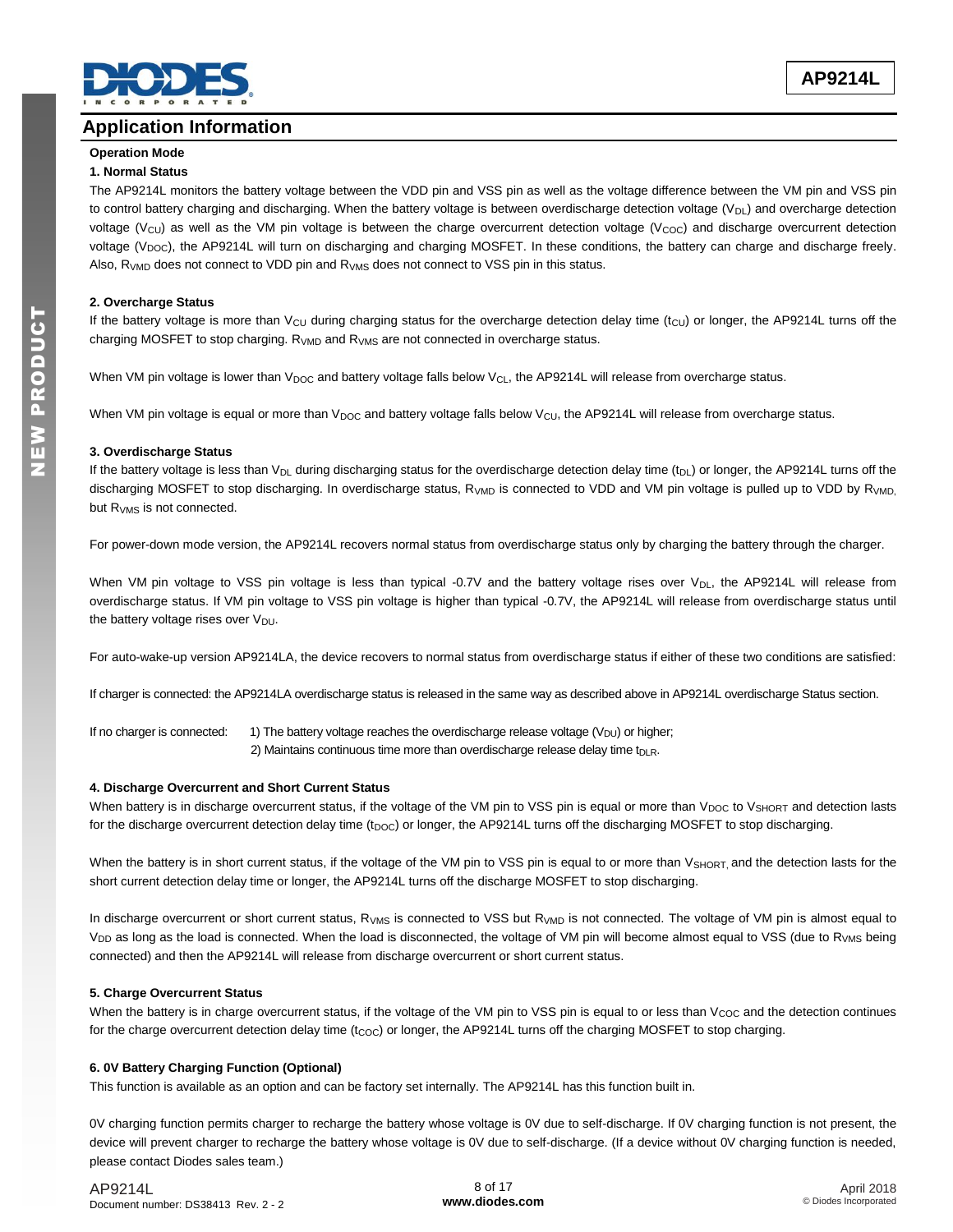

### **Application Information (Cont.)**

### **7. Overvoltage Charger Detection Circuit**

This function is used to monitor the charger voltage between the VDD pin and VM pin, and when this voltage exceeds overvoltage charger detection voltage (8.0V Typ.), the AP9214L will turn off charging MOSFET, when this voltage drops below overvoltage charger release voltage (7.3V Typ.), it then turns on charging MOSFET. There is no delay time setting for detection and release.

#### **8. Power-Down Mode or Auto-Wake-Up Function (Optional)**

In device with power-down function, during power-down mode, device enters the overdischarge status. The IC enters sleep mode and the current consumption becomes very low, typically 0.1μA. To release from power-down status to the normal status, charger connection is required.

In device with auto-wakeup mode, the IC remains active in the overdischarge state. The IC is released into the normal state by the operation that increases the battery voltage more than overdischarge release voltage.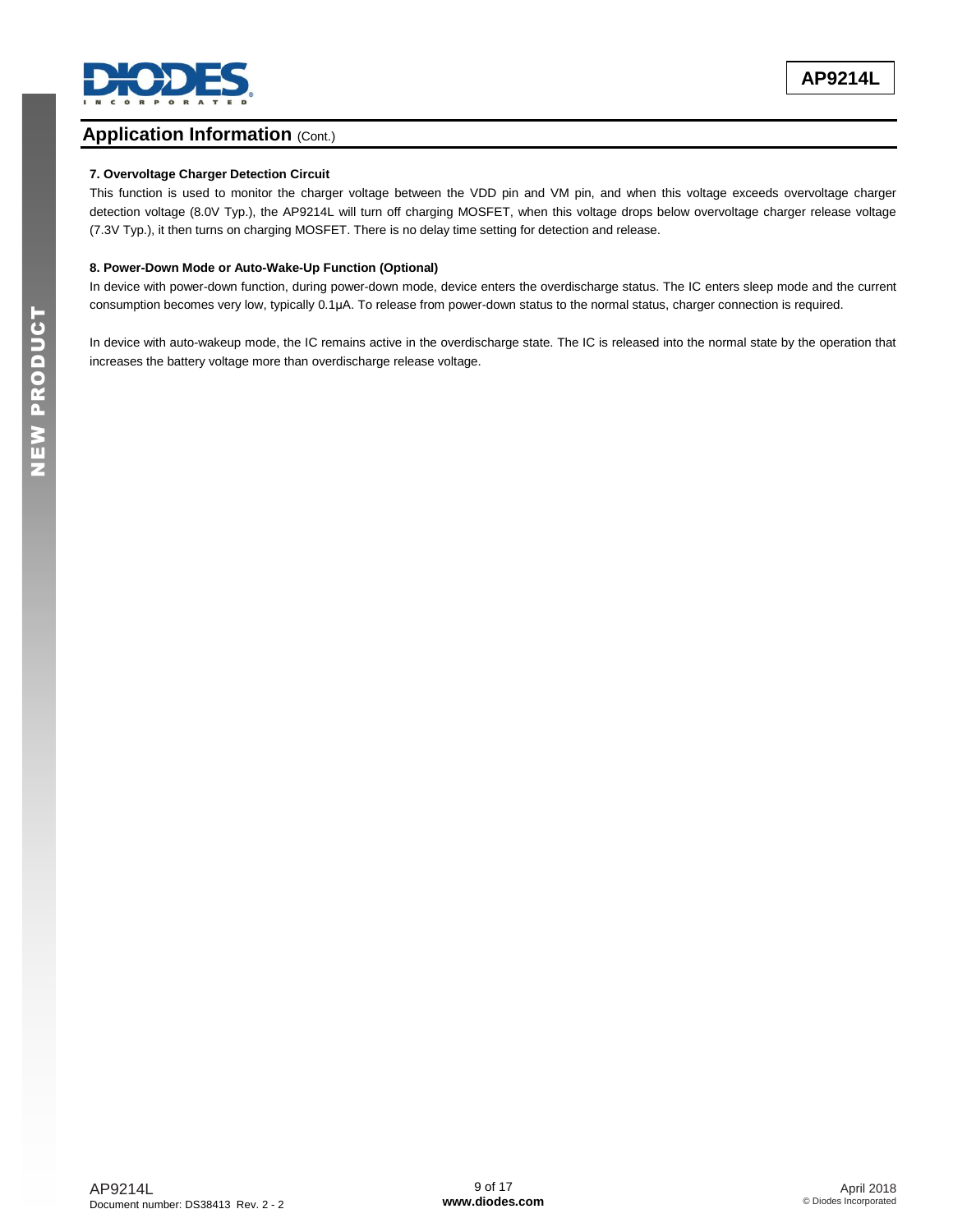

NEW PRODUCT

# **Application Information (Timing Chart)**

### **1. Overcharge and Overdischarge Detection**

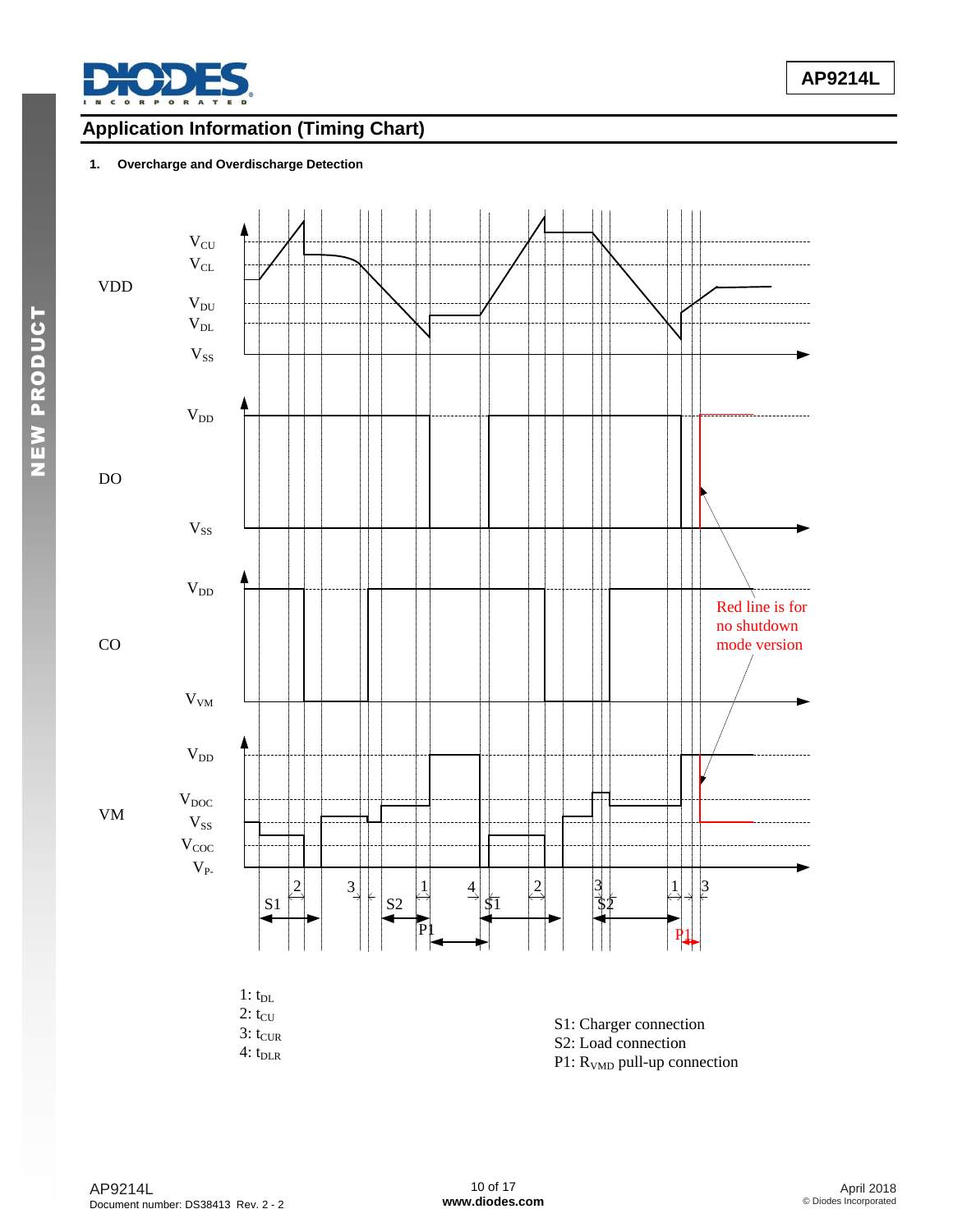

# **Application Information (Timing Chart)** (Cont.)

### **2. Discharge Overcurrent Detection**



NEW PRODUCT

NEW PRODUCT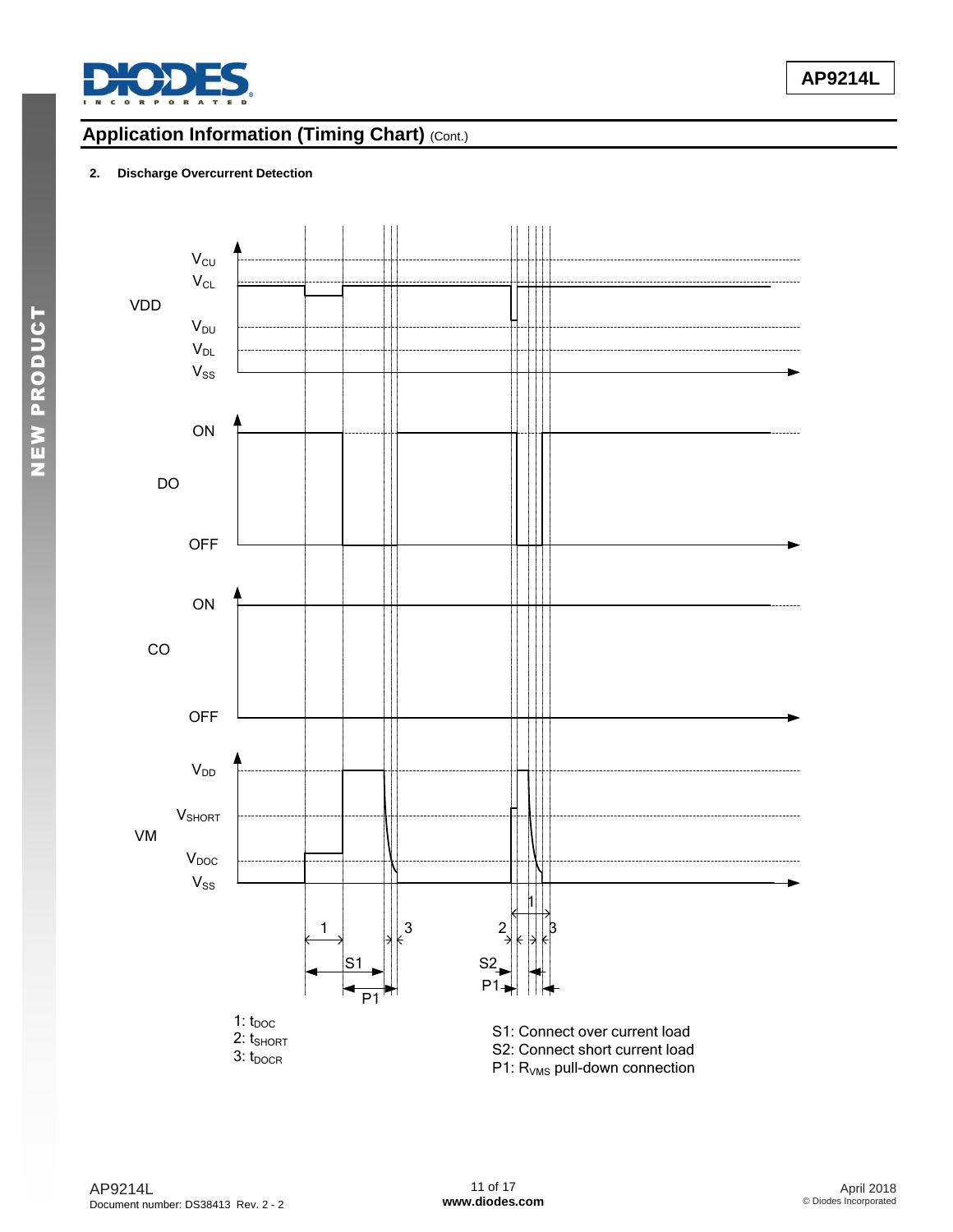

# **Application Information (Timing Chart)** (Cont.)

### **3. Charge Overcurrent Detection**

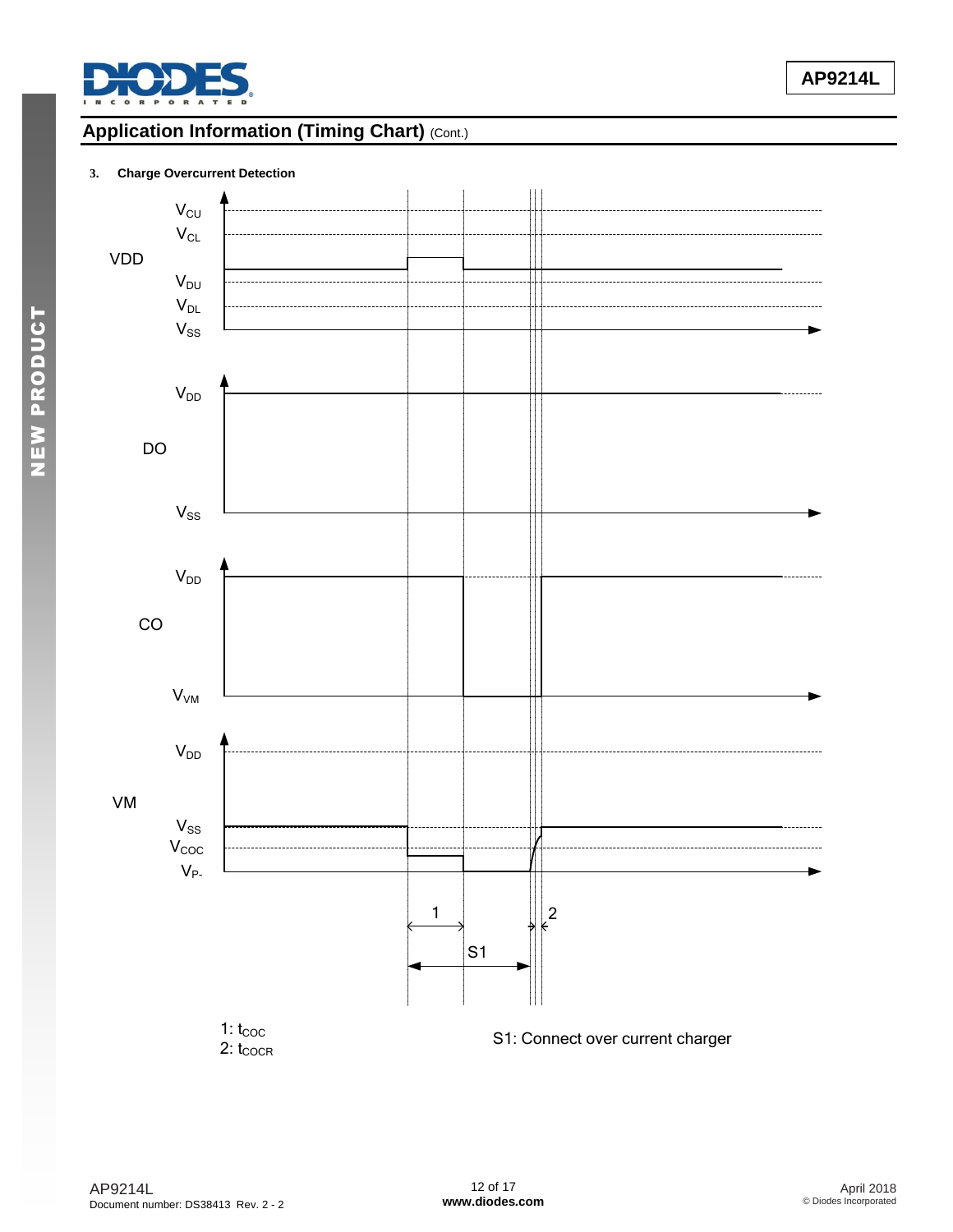

### **Ordering Information (Note 9)**



|                     |              |             | 7" Tape and Reel |                  |                      |
|---------------------|--------------|-------------|------------------|------------------|----------------------|
| Device              | Package Code | Packaging   | <b>Pin Out</b>   | Quantity         | l Part Number Suffix |
| AP9214L(X)-X-HSB-7  | HSB          | U-DFN2535-6 | Option 1         | 3000/Tape & Reel |                      |
| AP9214L(X)-X-HSBR-7 | HSBR         | U-DFN2535-6 | Option 2         | 3000/Tape & Reel | - 1                  |

### **Voltage Combination**

| <b>Part Number</b>           | Overcharge<br>Detection<br>Voltage<br>Vcu | Overcharge<br>Release<br>Voltage<br>$V_{CL}$ | Overdischarge<br>Detection<br>Voltage<br><b>V<sub>DL</sub></b> | Overdischarge<br>Release<br>Voltage<br><b>V<sub>DU</sub></b> | Discharge<br>Overcurrent<br><b>Detection</b><br>Voltage<br>$V_{\text{DOC}}$ | Load<br>Short<br><b>Detection</b><br>Voltage<br><b>V</b> SHORT | Charge<br>Overurrent<br><b>Detection</b><br>Voltage<br>$V_{\rm coc}$ | Over<br>Voltage<br>Charger<br><b>Detection</b><br>Voltage<br><b>VOVCHG</b> | Over<br>Voltage<br>Charger<br>Release<br>Voltage<br><b>VOVCHGR</b> | Powr-down<br><b>Function</b> | Overcharge<br>Protection<br>Mode | Delay<br>Time          | 0V Battery<br>Charge<br><b>Function</b> |
|------------------------------|-------------------------------------------|----------------------------------------------|----------------------------------------------------------------|--------------------------------------------------------------|-----------------------------------------------------------------------------|----------------------------------------------------------------|----------------------------------------------------------------------|----------------------------------------------------------------------------|--------------------------------------------------------------------|------------------------------|----------------------------------|------------------------|-----------------------------------------|
| AP9214L(X)-<br>AA-HSB(X)-7   | 4.375V                                    | 4.175V                                       | 2.500V                                                         | 2.900V                                                       | 0.150V                                                                      | 0.700V                                                         | $-0.150V$                                                            | 8.0V                                                                       | 7.3V                                                               | Selectable                   | Auto<br>Release                  | Option<br>$\mathbf{1}$ | Permission                              |
| AP9214L(X)-<br>AB-HSB(X)-7   | 4.425V                                    | 4.225V                                       | 2.500V                                                         | 2.900V                                                       | 0.150V                                                                      | 0.700V                                                         | $-0.150V$                                                            | 8.0V                                                                       | 7.3V                                                               | Selectable                   | Auto<br>Release                  | Option<br>$\mathbf{1}$ | Permission                              |
| AP9214L(X)-<br>AC-HSB(X)-7   | 4.375V                                    | 4.175V                                       | 2.500V                                                         | 2.900V                                                       | 0.095V                                                                      | 0.700V                                                         | $-0.095V$                                                            | 8.0V                                                                       | 7.3V                                                               | Selectable                   | Auto<br>Release                  | Option<br>$\mathbf{1}$ | Permission                              |
| AP9214L(X)-<br>AD-HSB(X)-7   | 4.375V                                    | 4.175V                                       | 2.500V                                                         | 2.900V                                                       | 0.120V                                                                      | 0.700V                                                         | $-0.120V$                                                            | 8.0V                                                                       | 7.3V                                                               | Selectable                   | Auto<br>Release                  | Option<br>$\mathbf{1}$ | Permission                              |
| AP9214L(X)-<br>AE-HSB(X)-7   | 4.200V                                    | 4.100V                                       | 2.500V                                                         | 3.000V                                                       | 0.300V                                                                      | 0.550V                                                         | $-0.100V$                                                            | 8.0V                                                                       | 7.3V                                                               | Selectable                   | Auto<br>Release                  | Option<br>$\mathbf{1}$ | Permission                              |
| AP9214L(X)-<br>$AF-HSB(X)-7$ | 4.375V                                    | 4.175V                                       | 2.500V                                                         | 2.900V                                                       | 0.180V                                                                      | 0.700V                                                         | $-0.180V$                                                            | 8.0V                                                                       | 7.3V                                                               | Selectable                   | Auto<br>Release                  | Option<br>$\mathbf{1}$ | Permission                              |
| AP9214L(X)-<br>AG-HSB(X)-7   | 4.375V                                    | 4.175V                                       | 2.500V                                                         | 2.900V                                                       | 0.075V                                                                      | 0.700V                                                         | $-0.075V$                                                            | 8.0V                                                                       | 7.3V                                                               | Selectable                   | Auto<br>Release                  | Option<br>$\mathbf{1}$ | Permission                              |
| AP9214L(X)-<br>AH-HSB(X)-7   | 4.425V                                    | 4.225V                                       | 2.500V                                                         | 2.900V                                                       | 0.075V                                                                      | 0.700V                                                         | $-0.075V$                                                            | 8.0V                                                                       | 7.3V                                                               | Selectable                   | Auto<br>Release                  | Option<br>1            | Permission                              |
| AP9214L(X)-<br>$AI-HSB(X)-7$ | 4.500V                                    | 4.300V                                       | 2.400V                                                         | 2.800V                                                       | 0.150V                                                                      | 0.700V                                                         | $-0.075V$                                                            | 8.0V                                                                       | 7.3V                                                               | Selectable                   | Auto<br>Release                  | Option<br>$\mathbf{1}$ | Permission                              |
| AP9214L(X)-<br>$AJ-HSB(X)-7$ | 4.375V                                    | 4.175V                                       | 2.400V                                                         | 2.800V                                                       | 0.125V                                                                      | 0.700V                                                         | $-0.125V$                                                            | 8.0V                                                                       | 7.3V                                                               | Selectable                   | Auto<br>Release                  | Option<br>$\mathbf{1}$ | Permission                              |
| AP9214L(X)-<br>AK-HSB(X)-7   | 4.250V                                    | 4.050V                                       | 2.400V                                                         | 3.000V                                                       | 0.150V                                                                      | 0.700V                                                         | $-0.150V$                                                            | 8.0V                                                                       | 7.3V                                                               | Selectable                   | Auto<br>Release                  | Option<br>$\mathbf{1}$ | Permission                              |
| AP9214L(X)-<br>$AL-HSB(X)-7$ | 4.275V                                    | 4.175V                                       | 2.300V                                                         | 2.400V                                                       | 0.180V                                                                      | 0.700V                                                         | $-0.180V$                                                            | 8.0V                                                                       | 7.3V                                                               | Selectable                   | Auto<br>Release                  | Option<br>$\mathbf{1}$ | Permission                              |
| AP9214L(X)-<br>$AM-HSB(X)-7$ | 4.375V                                    | 4.175V                                       | 2.300V                                                         | 2.400V                                                       | 0.180V                                                                      | 0.700V                                                         | $-0.180V$                                                            | 8.0V                                                                       | 7.3V                                                               | Selectable                   | Auto<br>Release                  | Option<br>$\mathbf{1}$ | Permission                              |
| AP9214L(X)-<br>AN-HSB(X)-7   | 4.225V                                    | 4.025V                                       | 3.200V                                                         | 3.400V                                                       | 0.060V                                                                      | 0.450V                                                         | $-0.060V$                                                            | 8.0V                                                                       | 7.3V                                                               | Selectable                   | Auto<br>Release                  | Option<br>$\mathbf{1}$ | Permission                              |
| AP9214L(X)-<br>BA-HSB(X)-7   | 4.240V                                    | 4.140V                                       | 3.000V                                                         | 3.100V                                                       | 0.081V                                                                      | 0.700V                                                         | $-0.081V$                                                            | 8.0V                                                                       | 7.3V                                                               | Selectable                   | Auto<br>Release                  | Option<br>1            | Permission                              |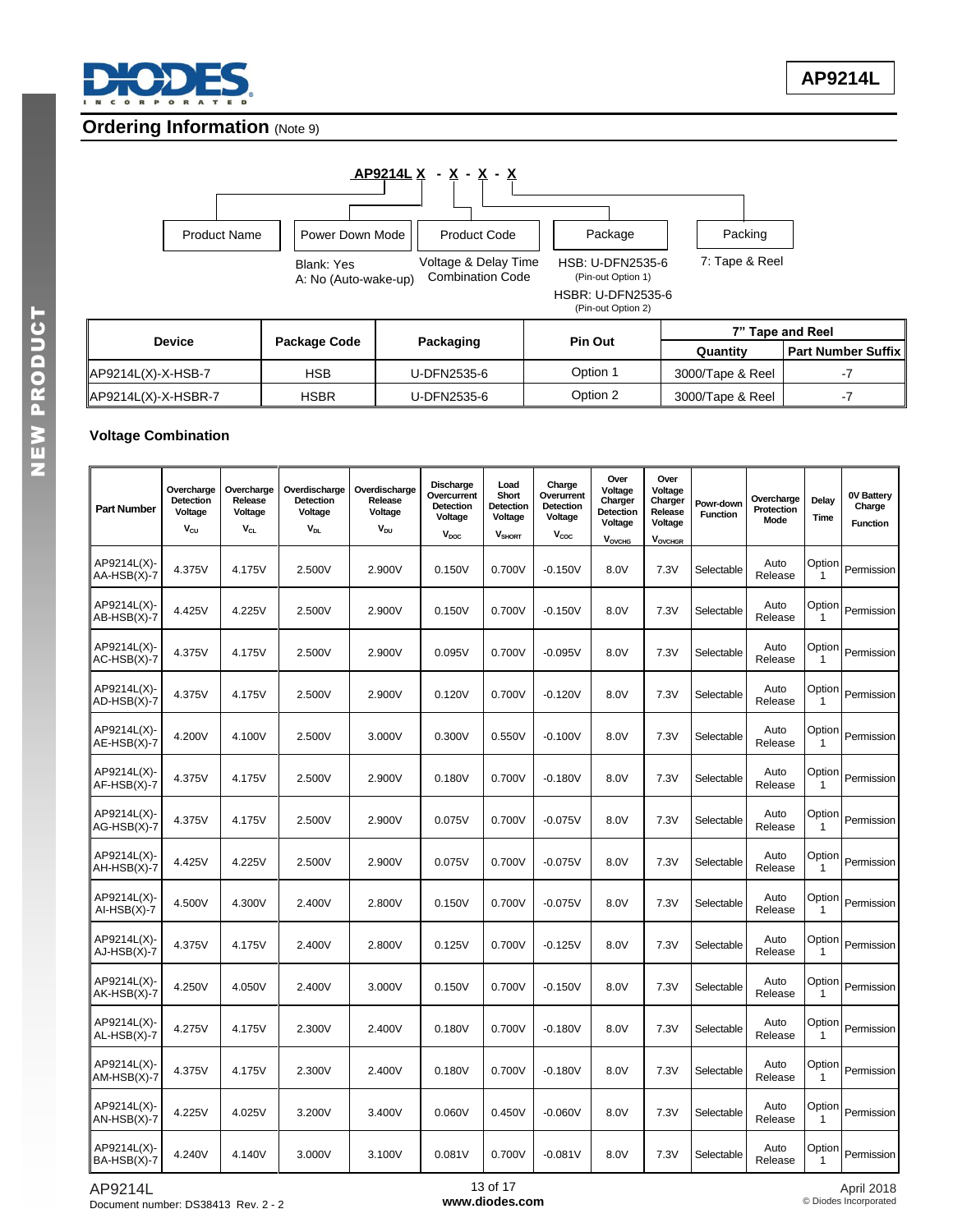

### **Ordering Information** (Cont.) (Note 9)

### **Delay Time Combination**

| <b>Part Number</b>           | Overcharge<br><b>Detection Delay</b><br>Time<br>t <sub>cu</sub> | Overcharge<br>Release<br>Delay Time<br>$t_{CUR}$ | Overdischarge<br><b>Detection Delay</b><br>Time<br>t <sub>DL</sub> | Overdischarge<br>Release Delay<br>Time<br>t <sub>DLR</sub> | <b>Discharge</b><br>Overcurrent<br><b>Detection</b><br>Delay Time<br>t <sub>poc</sub> | <b>Discharge</b><br>Overcurrent<br>Release<br>Delay Time<br>t <sub>DOCR</sub> | Charge<br>Overcurrent<br><b>Detection</b><br>Delay Time<br>$t_{\rm coc}$ | Charge<br>Overcurrent<br>Release<br>Delay Time<br>t <sub>cocr</sub> | <b>Load Short</b><br>Detection  <br><b>Delay Time</b><br><b>I</b> SHORT |
|------------------------------|-----------------------------------------------------------------|--------------------------------------------------|--------------------------------------------------------------------|------------------------------------------------------------|---------------------------------------------------------------------------------------|-------------------------------------------------------------------------------|--------------------------------------------------------------------------|---------------------------------------------------------------------|-------------------------------------------------------------------------|
| AP9214L(X)-XX-<br>$HSB(X)-7$ | 1.0s                                                            | 2.0 <sub>ms</sub>                                | <b>115ms</b>                                                       | 2.0 <sub>ms</sub>                                          | 10.0 <sub>ms</sub>                                                                    | 2.0 <sub>ms</sub>                                                             | 10.0 <sub>ms</sub>                                                       | 2.0 <sub>ms</sub>                                                   | $320\mu s$                                                              |

Note: 9. If products of any other voltage versions are needed, please contact with the local sales' office.

# **Marking Information**

(Top View)



XX(XXX): Identification Code (2~5 Codes)<br>Y: Year : 0 to 9  $\underline{W}$ : Week : A to Z : 1 to 26 week; a to z: 27 to 52 week; z represents 52 and 53 week X: Internal Code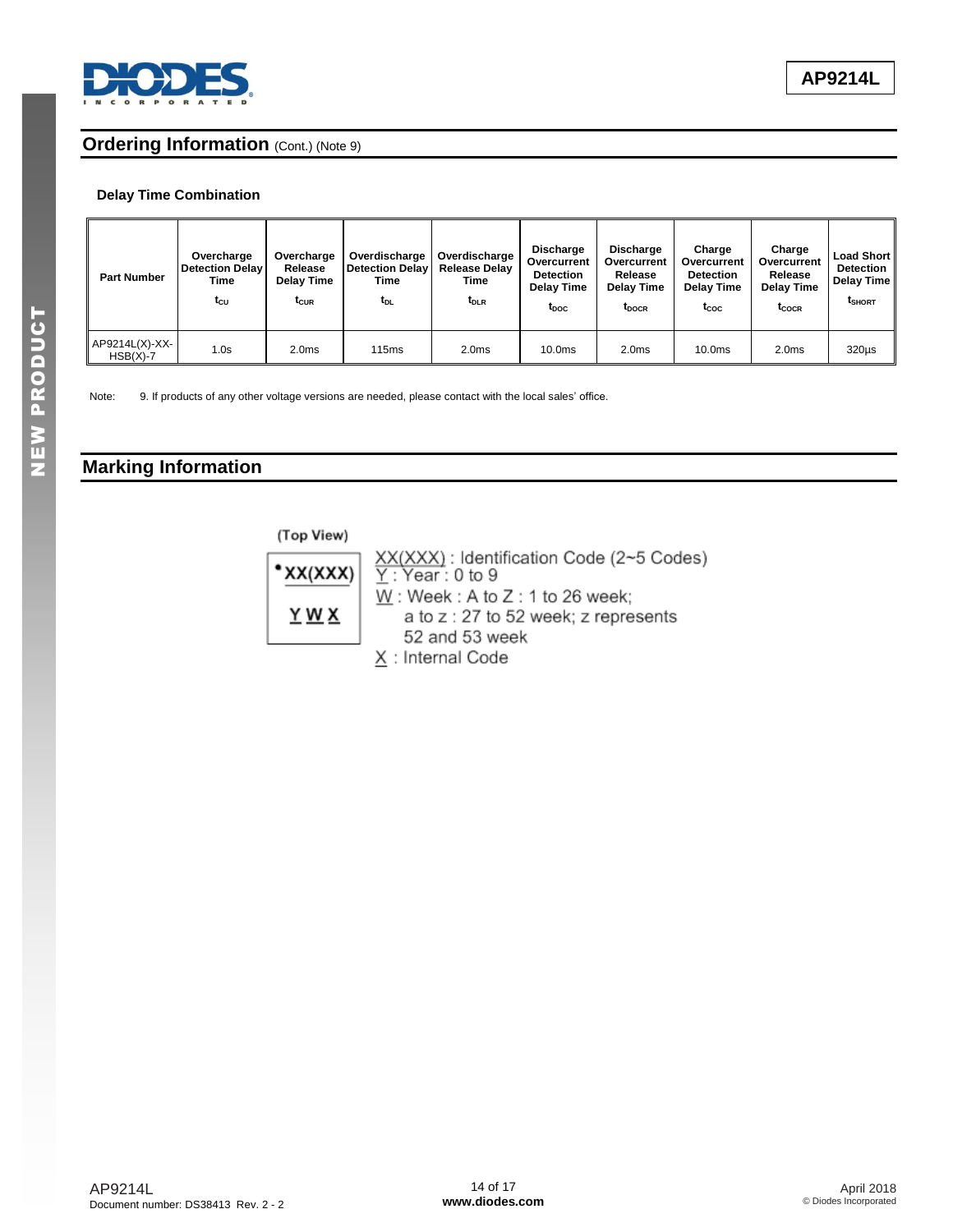

# **Marking Information (Cont.)**

| <b>Part Number</b> | Package     | <b>Identification Code</b> |
|--------------------|-------------|----------------------------|
| AP9214LA-AA-HSB-7  | U-DFN2535-6 | 14AA                       |
| AP9214LA-AB-HSB-7  | U-DFN2535-6 | 14AB                       |
| AP9214LA-AC-HSB-7  | U-DFN2535-6 | 14AC                       |
| AP9214LA-AD-HSB-7  | U-DFN2535-6 | 14AD                       |
| AP9214LA-AE-HSB-7  | U-DFN2535-6 | 14AE                       |
| AP9214LA-AF-HSB-7  | U-DFN2535-6 | 14AF                       |
| AP9214LA-AG-HSB-7  | U-DFN2535-6 | S <sub>6</sub>             |
| AP9214LA-AH-HSB-7  | U-DFN2535-6 | S <sub>8</sub>             |
| AP9214LA-AI-HSB-7  | U-DFN2535-6 | 14AI                       |
| AP9214LA-AJ-HSB-7  | U-DFN2535-6 | 14AJ                       |
| AP9214LA-AK-HSB-7  | U-DFN2535-6 | 14AK                       |
| AP9214LA-AL-HSB-7  | U-DFN2535-6 | 14AL                       |
| AP9214LA-AM-HSB-7  | U-DFN2535-6 | 14AM                       |
| AP9214LA-AN-HSB-7  | U-DFN2535-6 | 14AN                       |
| AP9214LA-BA-HSB-7  | U-DFN2535-6 | 14BA                       |
| AP9214LA-AA-HSBR-7 | U-DFN2535-6 | 14AAR                      |
| AP9214LA-AB-HSBR-7 | U-DFN2535-6 | 14ABR                      |
| AP9214LA-AC-HSBR-7 | U-DFN2535-6 | 14ACR                      |
| AP9214LA-AD-HSBR-7 | U-DFN2535-6 | 14ADR                      |
| AP9214LA-AE-HSBR-7 | U-DFN2535-6 | 14AER                      |
| AP9214LA-AF-HSBR-7 | U-DFN2535-6 | 14AFR                      |
|                    |             |                            |
| AP9214LA-AG-HSBR-7 | U-DFN2535-6 | R7                         |
| AP9214LA-AH-HSBR-7 | U-DFN2535-6 | <b>RH</b>                  |
| AP9214LA-AI-HSBR-7 | U-DFN2535-6 | 14AIR                      |
| AP9214LA-AJ-HSBR-7 | U-DFN2535-6 | 14AJR                      |
| AP9214LA-AK-HSBR-7 | U-DFN2535-6 | 14AKR                      |
| AP9214LA-AL-HSBR-7 | U-DFN2535-6 | 14ALR                      |
| AP9214LA-AM-HSBR-7 | U-DFN2535-6 | 14AMR                      |
| AP9214LA-AN-HSBR-7 | U-DFN2535-6 | 14ANR                      |
| AP9214LA-BA-HSBR-7 | U-DFN2535-6 | 14BAR                      |
| AP9214L-AA-HSB-7   | U-DFN2535-6 | 14A                        |
| AP9214L-AB-HSB-7   | U-DFN2535-6 | 14B                        |
| AP9214L-AC-HSB-7   | U-DFN2535-6 | 14C                        |
| AP9214L-AD-HSB-7   | U-DFN2535-6 | 14D                        |
| AP9214L-AE-HSB-7   | U-DFN2535-6 | 14E                        |
| AP9214L-AF-HSB-7   | U-DFN2535-6 | 14F                        |
| AP9214L-AG-HSB-7   | U-DFN2535-6 | X <sub>8</sub>             |
| AP9214L-AH-HSB-7   | U-DFN2535-6 | X9                         |
| AP9214L-AI-HSB-7   | U-DFN2535-6 | 141                        |
| AP9214L-AJ-HSB-7   | U-DFN2535-6 | 14J                        |
| AP9214L-AK-HSB-7   | U-DFN2535-6 | 14K                        |
| AP9214L-AL-HSB-7   | U-DFN2535-6 | 14L                        |
| AP9214L-AM-HSB-7   | U-DFN2535-6 | 14M                        |
| AP9214L-AN-HSB-7   | U-DFN2535-6 | 14N                        |
| AP9214L-AA-HSBR-7  | U-DFN2535-6 | 14AR                       |
| AP9214L-AB-HSBR-7  | U-DFN2535-6 | 14BR                       |
| AP9214L-AC-HSBR-7  | U-DFN2535-6 | 14CR                       |
| AP9214L-AD-HSBR-7  | U-DFN2535-6 | 14DR                       |
| AP9214L-AE-HSBR-7  | U-DFN2535-6 | 14ER                       |
| AP9214L-AF-HSBR-7  | U-DFN2535-6 | 14FR                       |
| AP9214L-AG-HSBR-7  | U-DFN2535-6 | 14GR                       |
| AP9214L-AH-HSBR-7  | U-DFN2535-6 | 14HR                       |
| AP9214L-AI-HSBR-7  | U-DFN2535-6 | 14IR                       |
| AP9214L-AJ-HSBR-7  | U-DFN2535-6 | 14JR                       |
| AP9214L-AK-HSBR-7  | U-DFN2535-6 | <b>14KR</b>                |
| AP9214L-AL-HSBR-7  | U-DFN2535-6 | 14LR                       |
| AP9214L-AM-HSBR-7  | U-DFN2535-6 | 14MR                       |
| AP9214L-AN-HSBR-7  | U-DFN2535-6 | 14NR                       |
|                    |             |                            |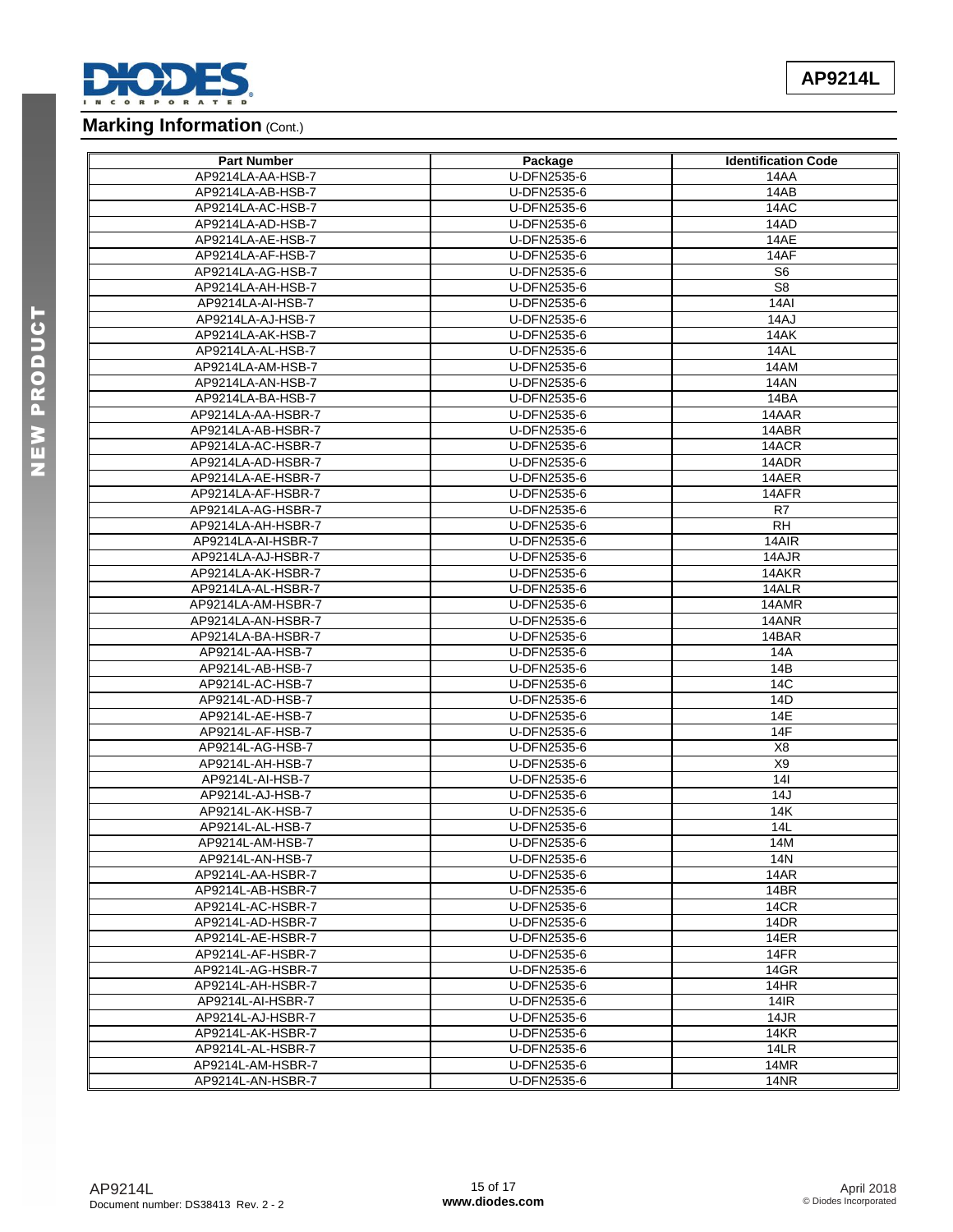

# **Package Outline Dimensions**

Please see <http://www.diodes.com/package-outlines.html> for the latest version.

### **U-DFN2535-6 (Type B)**



|                | <b>U-DFN2535-6</b><br>(Type B) |      |            |  |  |
|----------------|--------------------------------|------|------------|--|--|
| Dim            | Min                            | Max  | <b>Typ</b> |  |  |
| A              | 0.50                           | 0.60 |            |  |  |
| A <sub>1</sub> | 0.00                           | 0.05 | 0.02       |  |  |
| A3             |                                |      | 0.127      |  |  |
| b              | 0.25                           | 0.35 | 0.30       |  |  |
| b2             | 1.05                           | 1.15 | 1.10       |  |  |
| D              | 2.45                           | 2.55 | 2.50       |  |  |
| D2             | 2.01                           | 2.21 | 2.11       |  |  |
| Е              | 3.45                           | 3.55 | 3.50       |  |  |
| E2             | 2.20                           | 2.40 | 2.30       |  |  |
| e              |                                |      | 0.55       |  |  |
| е1             |                                |      | 0.95       |  |  |
| L              | 0.25                           | 0.35 | 0.30       |  |  |
| z              |                                |      | 0.15       |  |  |
| ΔIΙ            | <b>Dimensions in</b>           |      | mm         |  |  |

# **Suggested Pad Layout**

Please see <http://www.diodes.com/package-outlines.html> for the latest version.



| <b>Dimensions</b> | Value<br>(in mm) |
|-------------------|------------------|
| С                 | 0.550            |
| C <sub>1</sub>    | 0.950            |
| x                 | 0.400            |
| X <sub>1</sub>    | 1.200            |
| <b>X2</b>         | 2.210            |
|                   | 0.500            |
|                   | 2.400            |